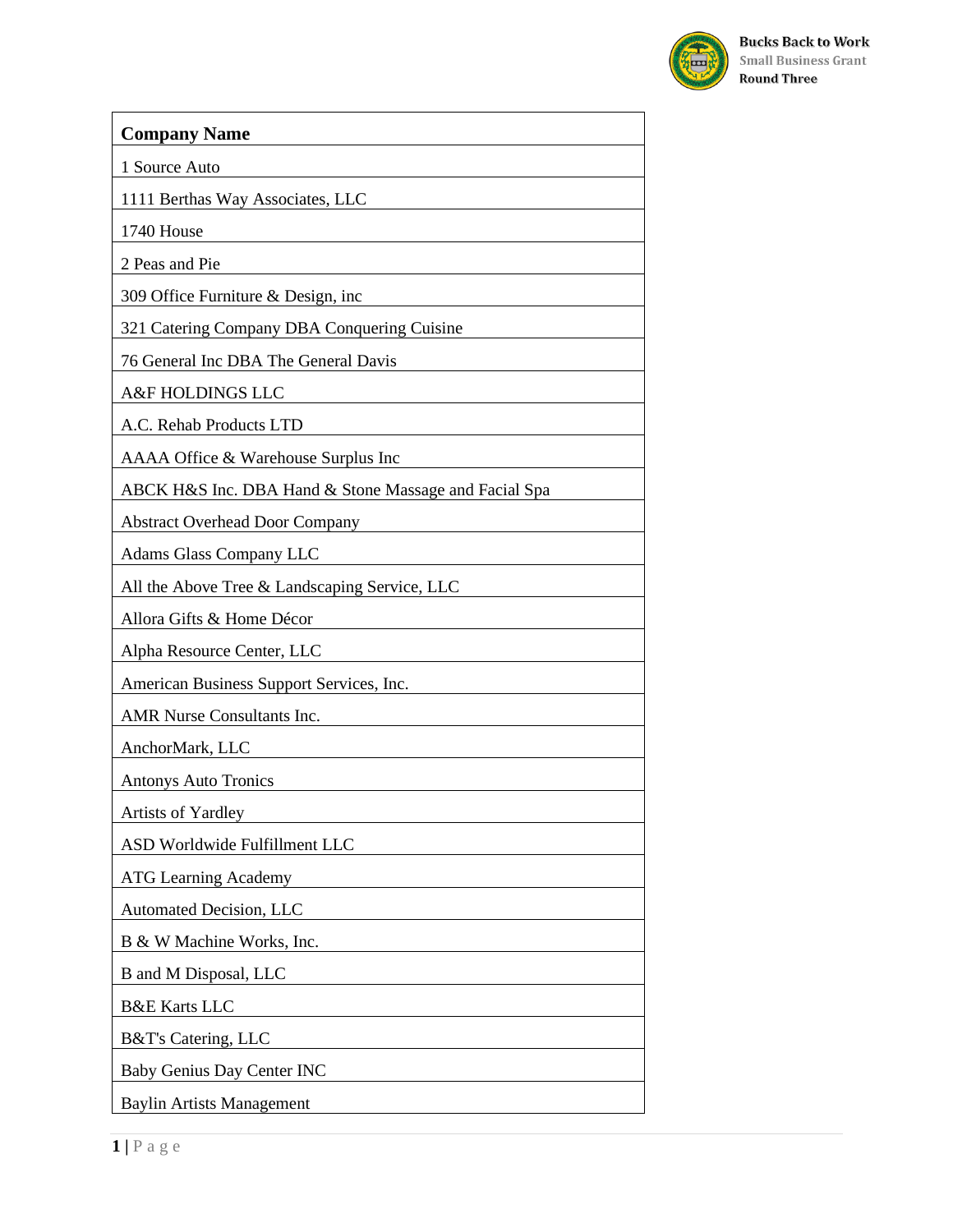

| BCJ Holdings DBA The Five Four Bar & Gril            |
|------------------------------------------------------|
| <b>Best Buddies Landscaping</b>                      |
| Between Friends Outreach, Inc.                       |
| <b>Blankie Tails</b>                                 |
| <b>BNB</b> Electrical Services, LLC                  |
| Bowman's Hill Wildflower Preserve                    |
| Boyer's Lawn Service Inc                             |
| Breezy Point School & Camp                           |
| BrianFDavid, Inc                                     |
| Bridgetown Sound LLC                                 |
| <b>Bristol House Memory Care LLC</b>                 |
| Broadway Dental, Inc.                                |
| <b>Bru House</b>                                     |
| Bucks County Center for the Performing Arts, Inc.    |
| Bucks County Dance Center, Inc.                      |
| Bucks County Drum Co.                                |
| <b>Bucks County Herald Corporation</b>               |
| <b>Bucks County Historical Society</b>               |
| <b>Bucks County Painters LLC</b>                     |
| <b>Bucks Golf Management, LLC</b>                    |
| <b>Bux-Mont Awards</b>                               |
| <b>BVX INC dba Arkay Solutions</b>                   |
| Caleb's American Kitchen                             |
| <b>Cameron Concrete Inc</b>                          |
| <b>Cancer Support Community Greater Philadelphia</b> |
| <b>CARGO EXPRESS EXPORTS</b>                         |
| <b>Carrot Chaser</b>                                 |
| Central Bucks Gymnastics and Dance Inc               |
| ChemPenn, LLC                                        |
| Children's House of Bucks County                     |
| Childtowne Inc                                       |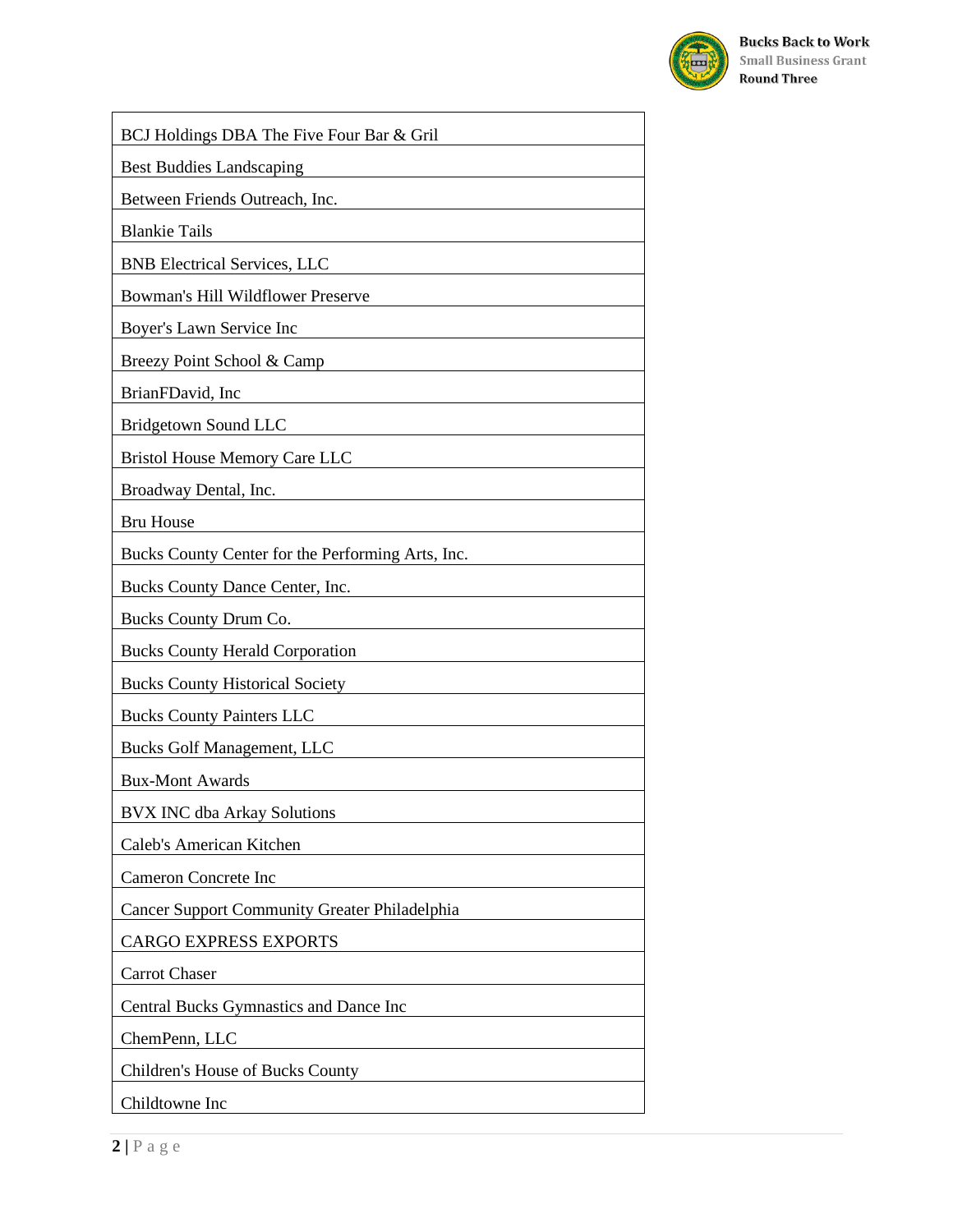

| <b>Chungs New Century Cleaners</b>                   |
|------------------------------------------------------|
| Claddagh Restaurant Group, LLC DBA Farm House Tavern |
| <b>Cleaning Services 4Less LLC</b>                   |
| Clover <sub>4</sub>                                  |
| <b>Community Conservatory of Music</b>               |
| Community Youth Orchestra of Bucks County            |
| County Theater, Inc.                                 |
| Covered Bridge Coffee Roasters & Cafe Corp           |
| <b>Custom Cleaning Service</b>                       |
| Cyborg One, Inc.                                     |
| D&A Masonry Inc                                      |
| D'Angelo Foundation                                  |
| Danielle Campbell                                    |
| David DiPalantino Contractors, Inc.                  |
| Dell Lawn Maintenance, Inc.                          |
| Designnotes.com, inc.                                |
| Dierolf Brothers, Inc.                               |
| Dippin and Sippin Corp, D/B/A Painting with a Twist  |
| DKC LANDSCAPING AND LAWN MAINTENANCE SERVICE, INC.   |
| DKC Services and Construction, Inc.                  |
| Dr. Arun K. Mathur DBA The Family Dentist            |
| Durham Springs                                       |
| Eagle Illusion (Barley Sheaf)                        |
| Earworm Media, Inc.                                  |
| <b>Energy Audit Partners LLC</b>                     |
| F. P. Kolbe Company LLC                              |
| FairyGene                                            |
| <b>Faracos Restaurant Inc</b>                        |
| Fiberglass Technologies Inc.                         |
| Ficchi Five, LLC                                     |
| Finneys Pub L.L.C                                    |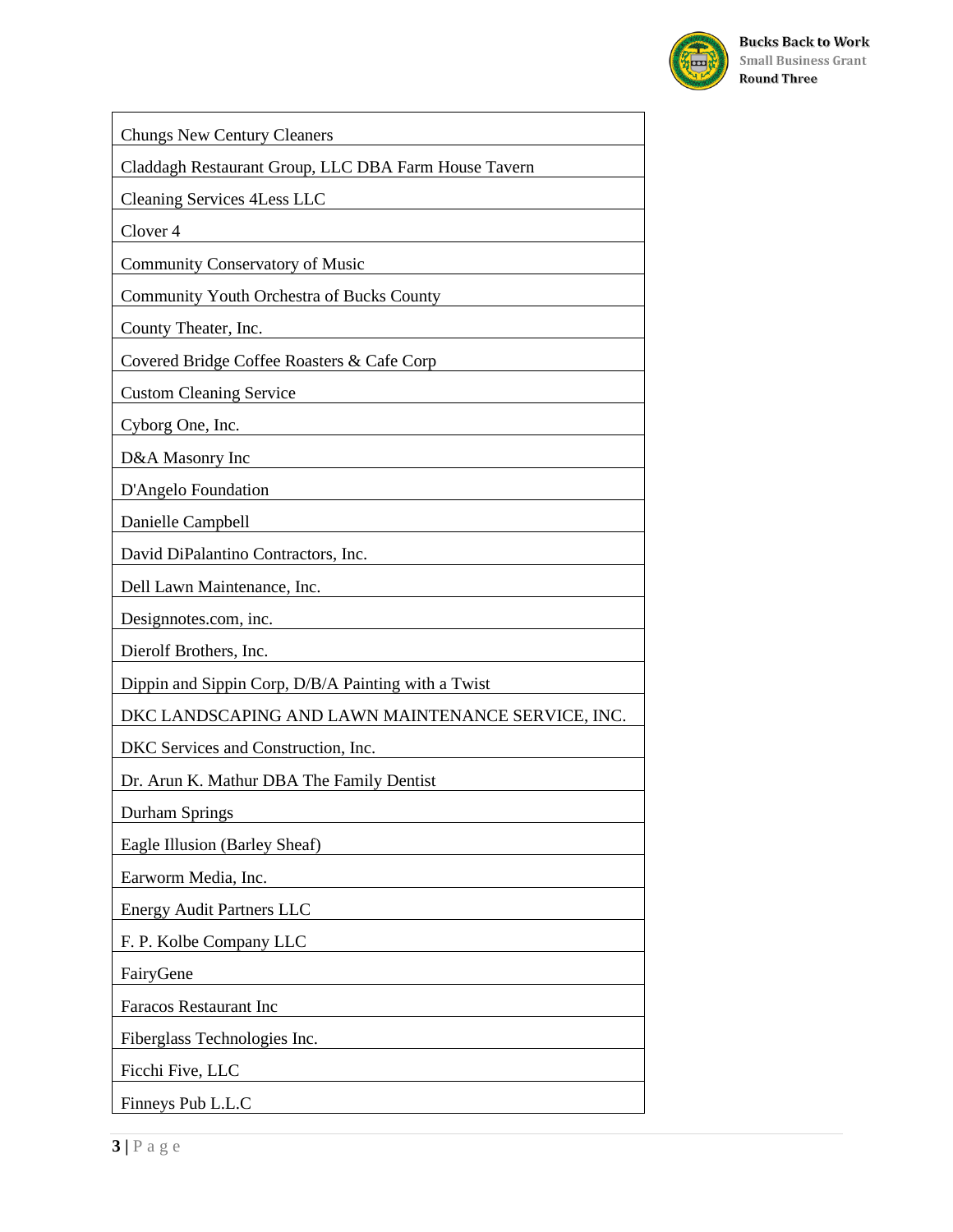

| Fortune Transportation Group LLC                  |
|---------------------------------------------------|
| Frederick's Flowers, LLC                          |
| Freepeople Distilling Inc. DBA 1675 Spirits       |
| Friends of Bolton Mansion Inc                     |
| Friends of Washington Crossing                    |
| FUTURE SONICS INC                                 |
| Galaxy Limousine, Inc.                            |
| Garden of Eatin Resturant, Inc                    |
| Georgines Jr. Enterprises Inc.                    |
| Going Rytter LLC                                  |
| <b>Gold Marketing Associates</b>                  |
| <b>Golf Adventure</b>                             |
| <b>Granite Mountain</b>                           |
| Graphic Imaging                                   |
| Gravel Hill Auto                                  |
| Green Eye for Design                              |
| GreenHouse Restaurant and Lounge LLC              |
| Greystone Fine Foods, Washington Crossing         |
| <b>GUARDIAN TRAINING CENTER, LLC</b>              |
| GW Quigley LLC DBA The Hattery                    |
| Hank's Beverage Company, Inc.                     |
| Healing Touch Family Medicine                     |
| Heirloom Studio                                   |
| Hellyer Performing Arts Center, Inc.              |
| Himanshu Inc.                                     |
| Hobble Hill Farm LLC                              |
| Hodgkinson Home Improvement                       |
| <b>Homestead Coffee Roasters</b>                  |
| Hops & Hardware Distillery                        |
| Hulmville Enterprises                             |
| Ilex Investment Inc. DBA Chambers 19 Bistro & Bar |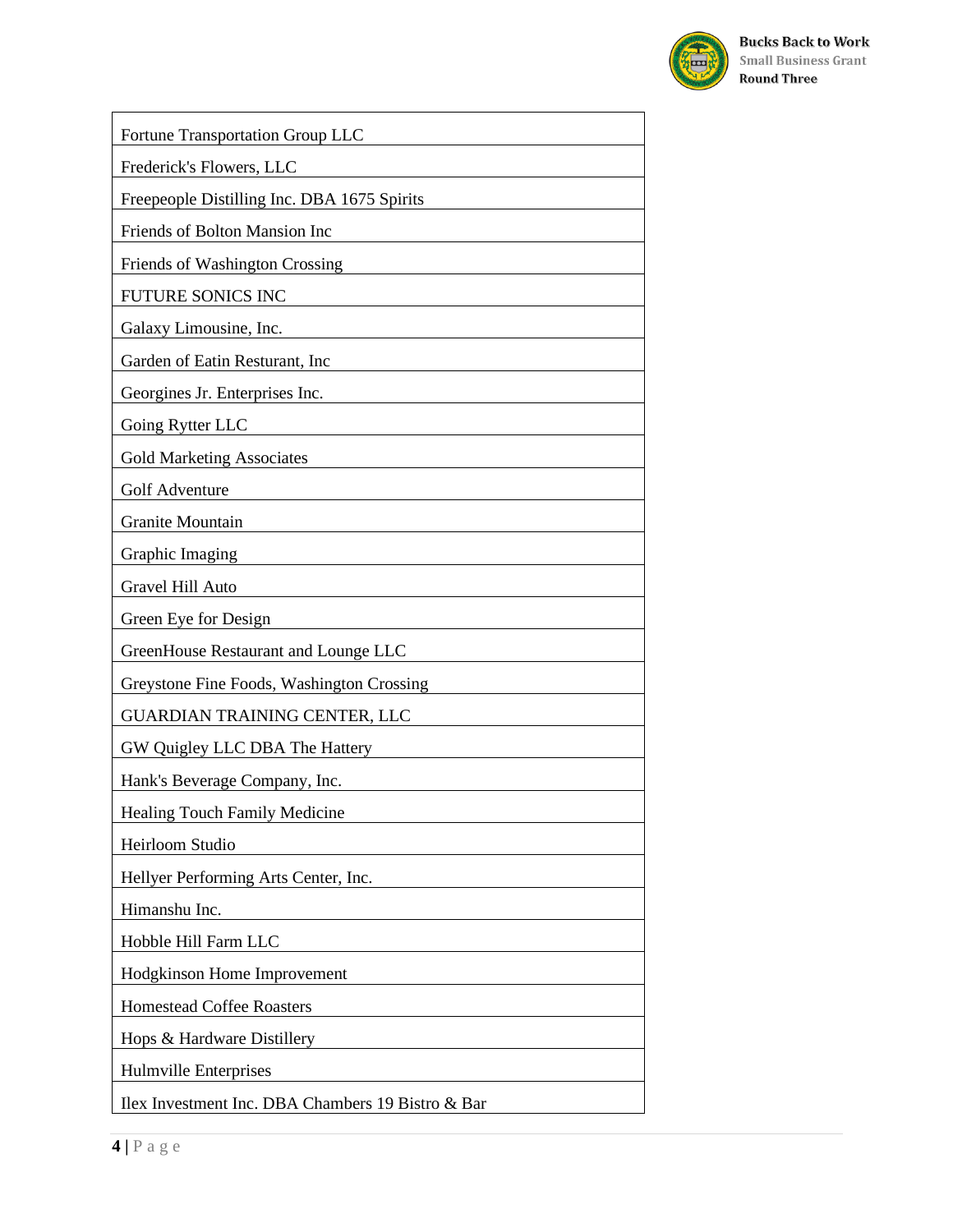

In Motion, LLC International School of Shiatsu, LTD Intrigue Inc Irene's Bakery and Gourmet Kitchen, Inc Ivyland Cleaners J. R. Brillman, Inc. DBA Brillman's Rental Barn & Rafters Venue James A. Michener Art Museum Jamie Three LLC n/k/a Jamie One LLC Jamison Collision Center, Inc. Jay Bee Machine Works, Inc. Jean Bichara DDS, MS, LLC JJDK Enterprises, Inc. DBA Nothing Bundt Cakes J-Mar Metal Joe Dantone Photography Jolly Tots Nursery Inc Joseph Iuliano PC Joseph Johnson-Newman Katikul LLC DBA DFW Event Design KC Resturant Group Kevin D. Sweeney DBA Simply Green Lawn & Landscape KND BEST DINING LLC Krum Insurance and Financial Services, LLC La Salle LLC. DBS William Penn Roofing LAL QA, LLC Langhorne Tax & Bookkeeping Inc Laxmi Nutrition LLC Learning Circle, LLC d/b/a Kiddie Academy of Feasterville Libertas Consulting LLC Lifespan Day Care Love Salon Corporation LR Cerdas DMD (Perkasie Dental)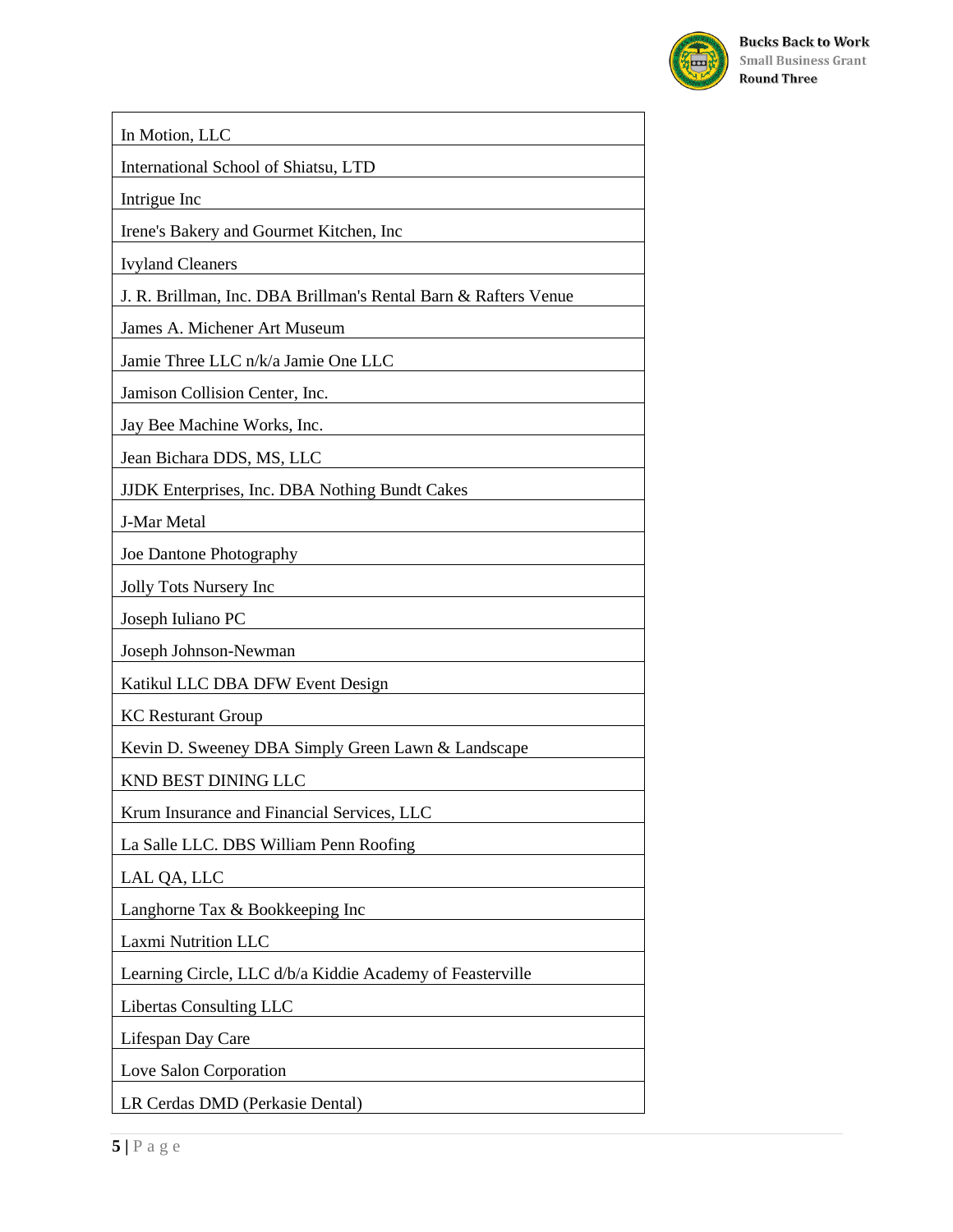

| LSS Development, Inc.                                                   |
|-------------------------------------------------------------------------|
| Luke Robinson DBA Audio Gods                                            |
| Luria Visuals                                                           |
| Lux Industries, Inc.                                                    |
| M.J. Best, Inc. DBA Tohickon Restaurant and Tavern                      |
| Magic Maintenance, Inc.                                                 |
| <b>MAH Industries DBA Levittown Laundromat</b>                          |
| Main Street DYL Liquor, LLC DBA Hops/Scotch                             |
| Man Custom Wear, LLC                                                    |
| Mark Maher DBA Lower Bucks Plantscaping DBA Lower Bucks<br>Plantscaping |
| Mason Rubber Co., Inc.                                                  |
| Massage For Well Being, LLC                                             |
| Mathematize Me, LLC                                                     |
| McCormick Brothers Professional Dry Cleaning Services, Inc.             |
| McGlynn Automotive                                                      |
| MCL Primary Care, LLC                                                   |
| MDTN, Inc. (TJ Smith's)                                                 |
| Michael Schwartz                                                        |
| Middletown Grange Fair                                                  |
| Mooney's Relocation Specialist, Inc.                                    |
| <b>Mountain Laurel Springs</b>                                          |
| <b>MVS Tools</b>                                                        |
| Naugle Funeral and Cremation Services LTC                               |
| Neshaminy Creek Financial Advisory Corp.                                |
| Neshaminy Kids Club                                                     |
| New Britain Inn                                                         |
| New Life Carpet & Upholstery Service, Inc.                              |
| New York Camera Video, Inc.                                             |
| Newtown Dental Care P.C.                                                |
| Nextwave Consulting, Inc.                                               |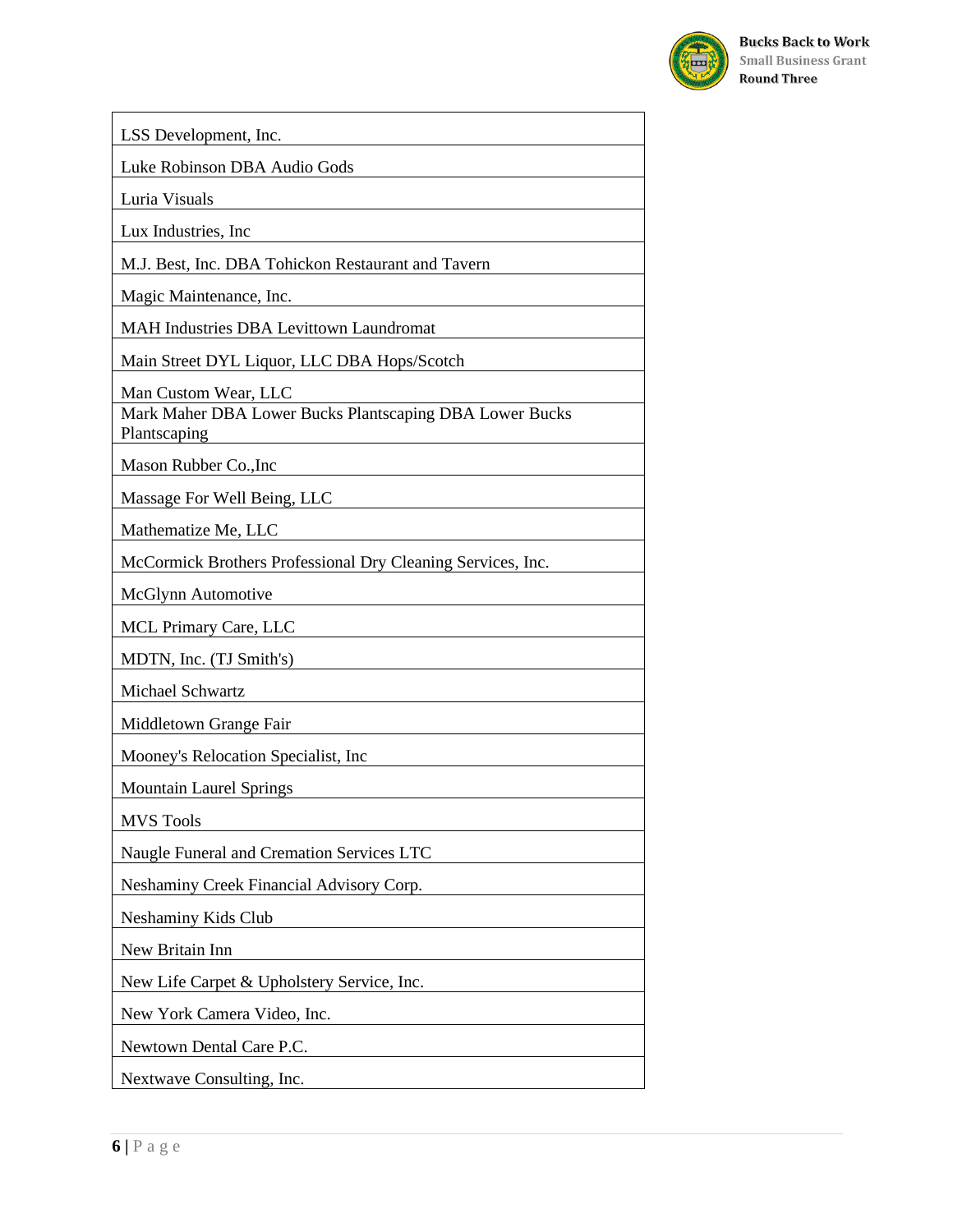

| Nicholas & Alexandra Fine Jewelry                              |
|----------------------------------------------------------------|
| North American Realty Services, Inc.                           |
| Old City Media, Inc.                                           |
| Our Towne Catering                                             |
| Panel Technologies Inc                                         |
| Pascarella Eye Care & Contact Lenses PC                        |
| Patel Cardiovascular Consultants, LLC                          |
| Paulies Ice Cream                                              |
| Peace Valley Holistic Center                                   |
| Pinapple on Main                                               |
| Portraits by Anne-Marie                                        |
| Prestige Limousine LLC                                         |
| Pretty Bird Coffee                                             |
| Primetime Construction, LLC                                    |
| Princeton Educational Enrichment Programs LLC                  |
| QubiSource LLC                                                 |
| Ralphi & D's Bar & Grille LLC                                  |
| Rena Bivens and Albert Pray DBA The Raven's Nest               |
| Richboro Coffeehouse LLC                                       |
| Richland Area Softball Association                             |
| <b>Rubicon Realty Group LLC</b>                                |
| <b>Sand Castle Winery</b>                                      |
| Sara's Mom LLC - DBA Kiddie Academy of Quakertown              |
| Seychelles Salon and Day Spa                                   |
| Shades of Green, Inc.                                          |
| Shannon H INC                                                  |
| SJM Designs, Inc.<br><u>and the community of the community</u> |
| Snipes Farm and Education Center                               |
| Sole Kombucha LLC                                              |
| Somerset St. LLC                                               |
| Spa Essence, Inc.                                              |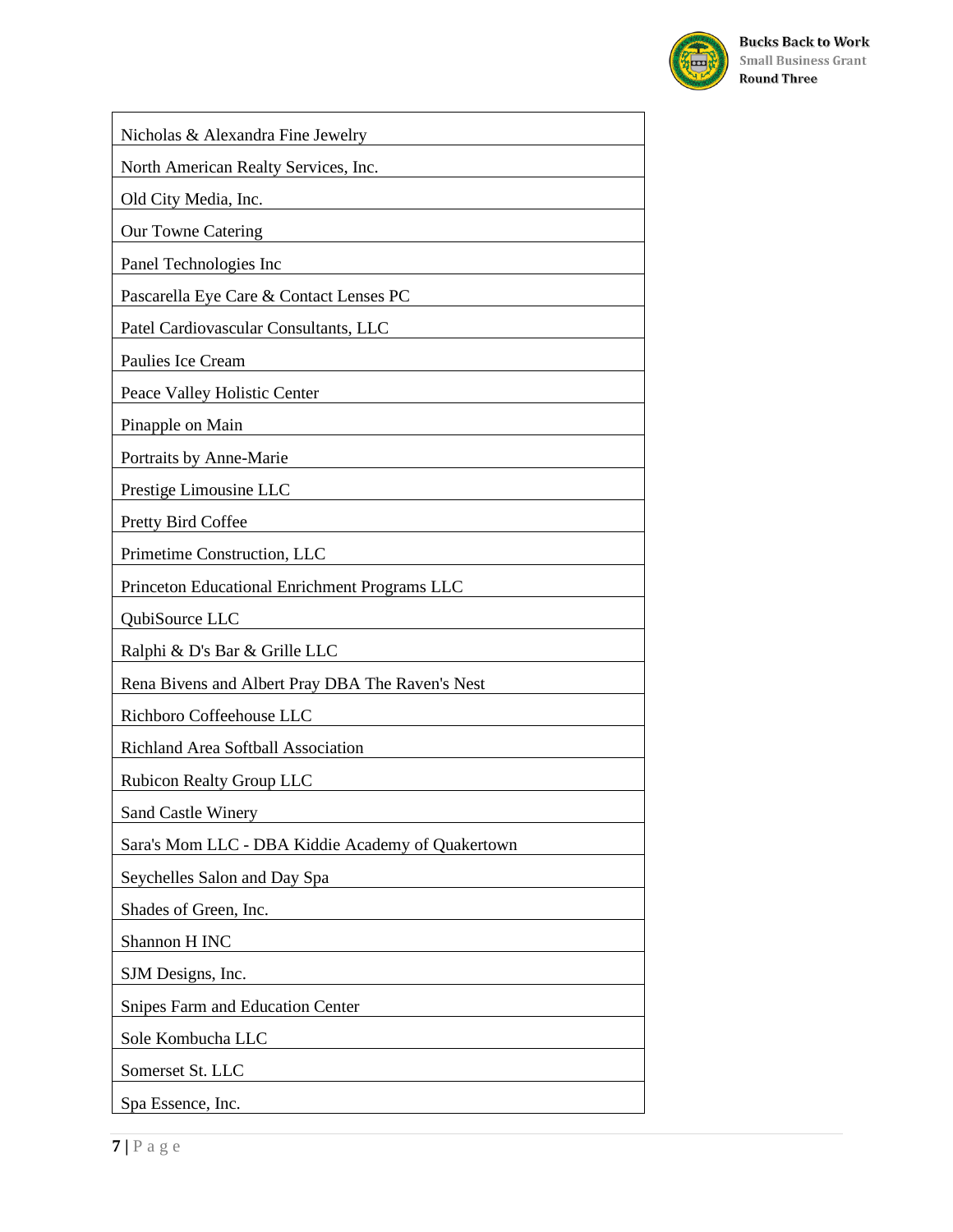

| Spartan Martial Arts Academy, Inc                         |
|-----------------------------------------------------------|
| <b>Speaking Matters LLC</b>                               |
| Spinnerstown Hotel, Inc.                                  |
| <b>Stanton Wash Systems Inc</b>                           |
| Steam Bar, LLC                                            |
| Stoney Lane Organic Farm, Inc.                            |
| Strehlow & Associates, Inc.                               |
| Sundae School Inc                                         |
| Superior Carpet Care Inc.                                 |
| Suzanne L. Phillips, D.P.M., PC DBA Bucks County Podiatry |
| Sweet Note Bakery, Inc DBA The Greater Knead              |
| Sycamore Restaurant Group dba Green Parrot                |
| Synaptic PC Solutions, LLC                                |
| T Quarry & Son Trucking Co Inc                            |
| Tafm, Inc DBA Porterhouse Restaurant                      |
| Taylor Made Contracting Inc.                              |
| The Button Men, LLC DBA Zips Dry Cleaning                 |
| The Deck Medic LLC                                        |
| The Fuge, LLC                                             |
| The Pennsbury Society                                     |
| The Printing Works                                        |
| The Rockhill Filling Station LLC                          |
| The Salt Cave @ Doylestown LLC                            |
| The Tile Studio Inc                                       |
| Times Publishing Newspapers, Inc.                         |
| Tiny Tots Learning Center, Inc.                           |
| Tire Disposal Services, Inc.                              |
| Titan Abrasive Systems, LLC                               |
| TITAN MOBILE SHREDDING LLC                                |
| Toro Fence Co.                                            |
| Total Benefit Solutions, Inc.                             |